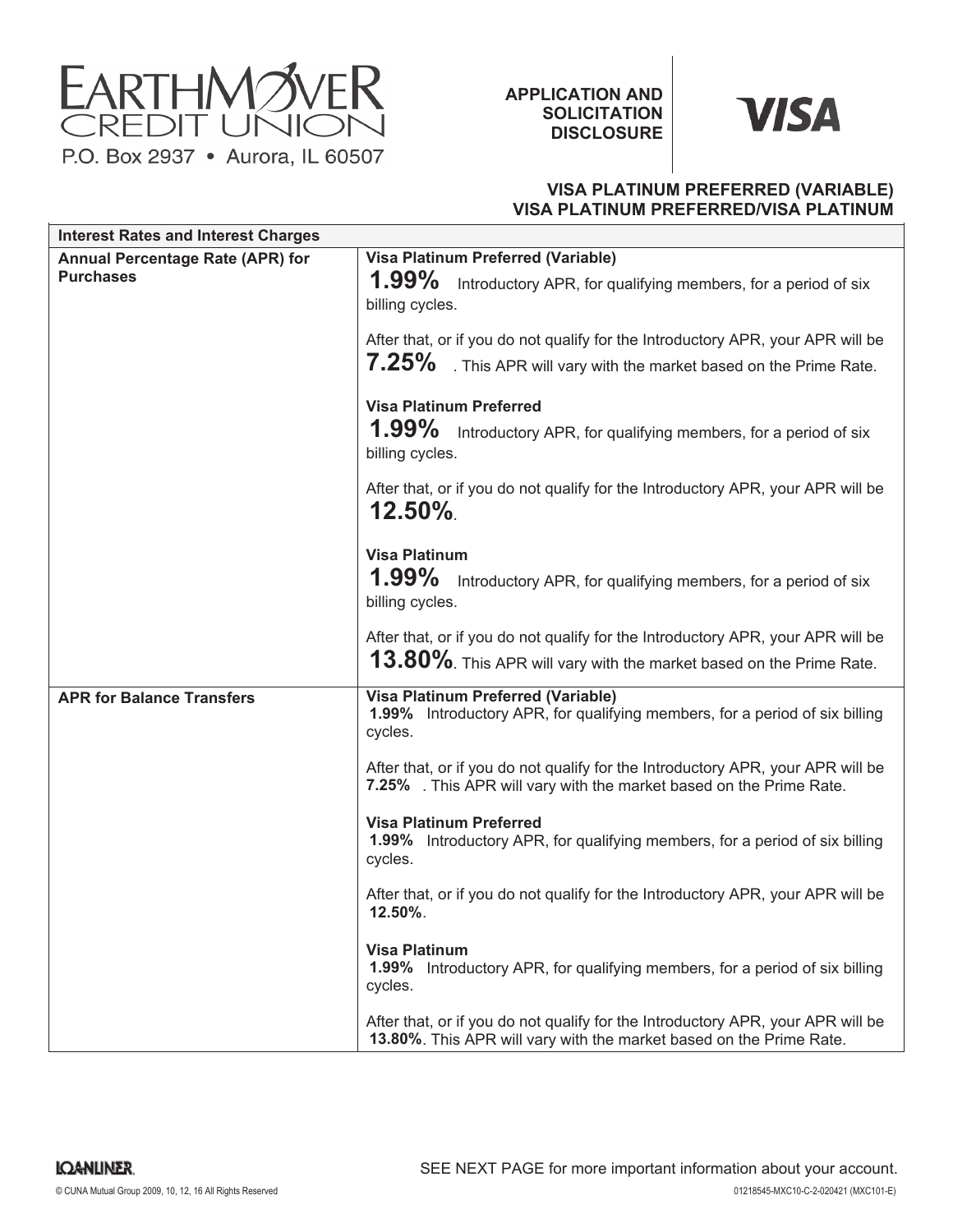| <b>APR for Cash Advances</b>                                                                       | Visa Platinum Preferred (Variable)<br>7.25% This APR will vary with the market based on the Prime Rate.<br><b>Visa Platinum Preferred</b><br>12.50%<br><b>Visa Platinum</b><br>13.80%<br>This APR will vary with the market based on the Prime Rate.               |
|----------------------------------------------------------------------------------------------------|--------------------------------------------------------------------------------------------------------------------------------------------------------------------------------------------------------------------------------------------------------------------|
| <b>Penalty APR and When it Applies</b>                                                             | 19.80%<br>This APR may be applied to your account if you:<br>- Make a late payment.<br>How Long Will the Penalty APR Apply? If your APRs are increased for<br>this reason, the Penalty APR will apply until you make six consecutive<br>minimum payments when due. |
| How to Avoid Paying Interest on<br><b>Purchases</b>                                                | Your due date is at least 25 days after the close of each billing cycle. We will<br>not charge you any interest on purchases if you pay your entire balance by<br>the due date each month.                                                                         |
| For Credit Card Tips from the<br><b>Consumer Financial Protection Bureau</b>                       | To learn more about factors to consider when applying for or using a<br>credit card, visit the website of the Consumer Financial Protection<br>Bureau at http://www.consumerfinance.gov/learnmore.                                                                 |
| <b>Fees</b>                                                                                        |                                                                                                                                                                                                                                                                    |
| <b>Transaction Fees</b><br>- Balance Transfer Fee<br>- Foreign Transaction Fee                     | <b>None</b><br>1.00% of each transaction in U.S. dollars                                                                                                                                                                                                           |
| <b>Penalty Fees</b><br>- Late Payment Fee<br>- Over-the-Credit Limit Fee<br>- Returned Payment Fee | Up to \$29.00<br>Up to \$29.00<br>Up to \$29.00                                                                                                                                                                                                                    |

## **How We Will Calculate Your Balance:**

We use a method called "average daily balance (including new purchases)."

### **Promotional Period for Introductory APR:**

The Introductory APR for purchases and balance transfers will apply to transactions posted to your account during the first months following the opening of your account. Any existing balances on Earthmover Credit Union loan or credit card accounts are not eligible for the Introductory APR for balance transfers. six

### **Loss of Introductory APR:**

We may end your Introductory APR for purchases and balance transfers and apply the Penalty APR if you are 60 days late in making a payment.

### **Application of Penalty APR:**

Your APR may be increased to the disclosed Penalty APR if you are 60 days late in making a payment.

### **Effective Date:**

The information about the costs of the card described in this application is accurate as of: April 27, 2022This information may have changed after that date. To find out what may have changed, contact the Credit Union.

**For California Borrowers, the Visa Platinum Preferred (Variable), Visa Platinum Preferred and Visa Platinum are secured credit cards. Credit extended under this credit card account is secured by various personal property and money including, but not limited to: (a) any goods you purchase with this account, (b) any shares you specifically pledge as collateral for this account on a separate Pledge of Shares, (c) all shares you have in any individual or joint account with the Credit Union excluding shares in an Individual Retirement Account or in any other account that would lose special tax treatment under state or federal law, and (d) collateral securing other loans you have with the Credit Union excluding dwellings. Notwithstanding the foregoing, you acknowledge and**